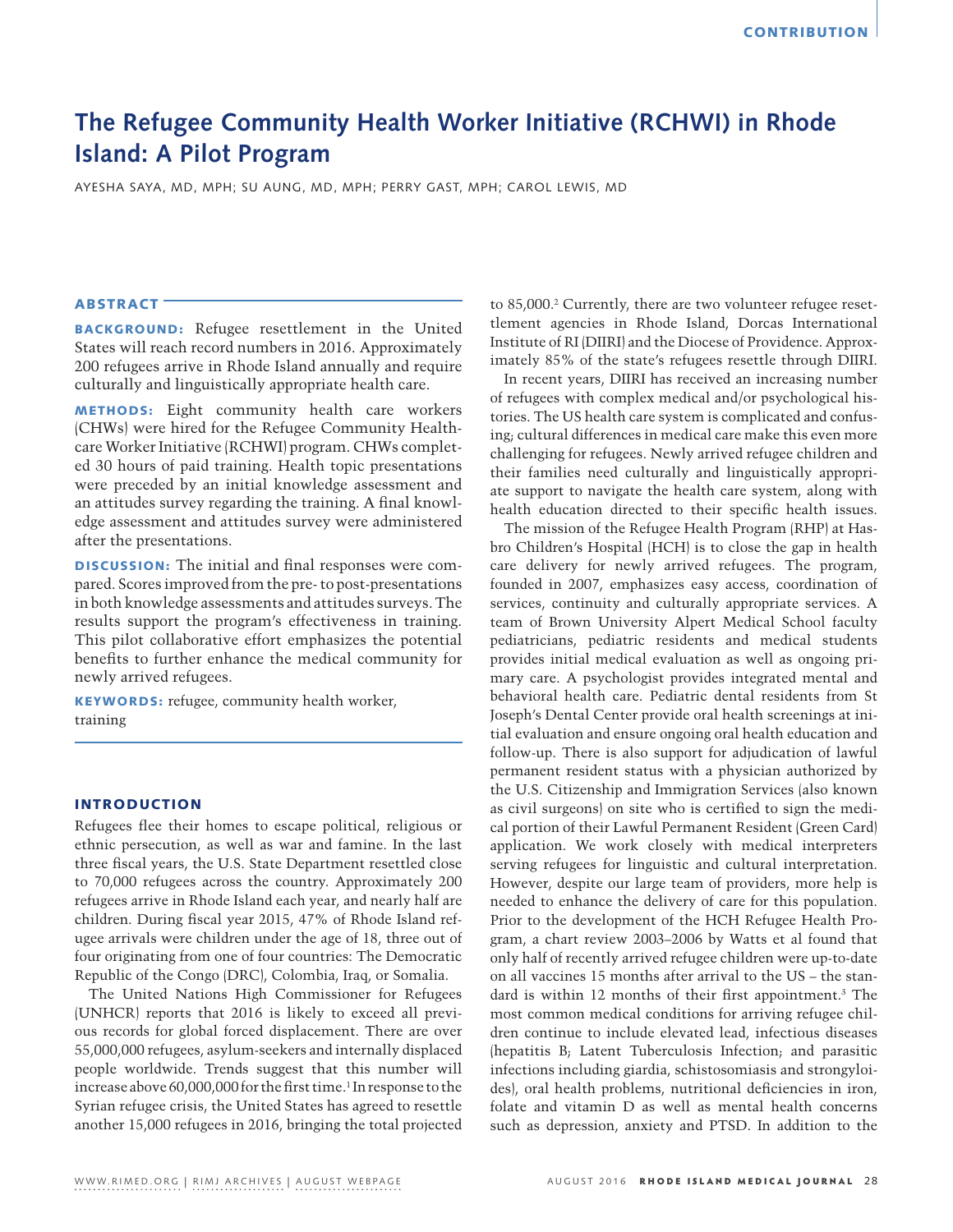disproportionate health burden and difficulty accessing care, community-based support is lacking.

With support from the Rhode Island Foundation, The Refugee Community Health Worker Initiative (RCHWI) pilot program came into existence through collaboration between DIIRI, HCH RHP, Rhode Island Department of Health (RIDOH), Alpert Medical School of Brown University, and leaders of the local refugee communities.

The goal of the RCHWI Program is to develop and train a cadre of former refugees to serve as health liaisons for more recently arrived refugee families in order to improve outcomes. The use of community health workers (CHWs) has been shown to improve health outcomes in varied settings.4 Additionally, when CHWs come from the community they serve, there is greater accessibility and utilization of services.<sup>5</sup>

## METHODS

The Refugee CHWs were recruited through an application process executed by DIIRI. The CHWs are all refugees or former refugees. Inclusion criteria were English proficiency and preferably prior involvement in the health sector. Exclusion criteria included inability to commit sufficient time for the program. Moreover, the RCHW pilot program was focused on serving refugees from three of the most common countries of origin for refugees in RI: Iraq, the Democratic Republic of the Congo (DRC) and Somalia. Therefore, applicants not from these three countries were also excluded.

Once chosen, the CHW attended 30 hours of paid training over the course of six weeks. The first 10 hours focused on the role of a CHW, motivational interviewing, mental health, trauma, and self-care. Another 13 hours were adapted for refugees from a Community Health Worker training curriculum previously created through partnership with RIDOH and the former Community Health Worker Association of RI. Topics covered in these adapted sessions included: introduction to community health work, knowing your community/community assessment and resources, health literacy, effective communication, motivational interviewing, health information and the internet, heath education for behavior change, culturally and linguistically appropriate services, and health care in America. Five hours were focused on the pediatric health education topics of nutrition, lead, infectious diseases, care of the well and sick child, and adolescent and women's health. The remaining two hours were spent with DIIRI's medical caseworker reviewing the checklist of tasks to be completed with refugee families as part of the pilot RCHWI program. The aim of this checklist was to reinforce the role of the CHW as a teacher and to encourage sustainability of the acquired skills by the newly arrived refugee families.

At the submission of this report, CHWs had been matched with newly arrived refugee families. The relationship will last for approximately 6 months after a family arrives to Rhode Island with a total of 25 expected hours of contact time. The CHWs are compensated for their time. The six-month timeline and number of hours will be studied for feasibility in accomplishing the stated tasks and goals of the RCHWI.

As a part of the RCHWI evaluation, a participant knowledge assessment was conducted before and after the health curriculum portion of the training. A survey on perception of ability discussing curriculum topics was also administered. The knowledge assessment consisted of 36 questions, the format of which included true/false questions, multiple-choice questions, and fill-in-the-blank questions. The attitudes survey consisted of 11 statements, and response options were ordered according to a Likert scale, with 1 signifying "strongly disagree," 3 signifying "neutral," and 5 signifying "strongly agree." In scoring the questionnaires, three questions were eliminated: two fill-in-the-blank questions and one multiple-choice question.

The project was approved for Quality Improvement (QI) by the Rhode Island Hospital Institutional Review Board.

#### RESULTS

For the RCHWI Pilot study, sixteen individuals applied, and eight were chosen. The demographics of the CHWs are shown in **Table 1**. There were five males and three females. The primary languages spoken included Arabic, Somali and Swahili. Within the four Swahili speakers, three also speak Kinyarwanda, one speaks Kirundi and one speaks French. All participants have been in the US less than three years. They come from a variety of educational backgrounds. All eight CHWs completed the 30 hours of training.

In the initial knowledge assessment, the mean accuracy score was 61.5%, ranging from 12–85%, excluding the ques-

|  | Table 1. Demographics (N=8) |  |
|--|-----------------------------|--|
|  |                             |  |

| Variable               | N(%)    |  |  |  |
|------------------------|---------|--|--|--|
| Sex                    |         |  |  |  |
| Male                   | 5(62.5) |  |  |  |
| Female                 | 3(37.5) |  |  |  |
| Language               |         |  |  |  |
| Arabic                 | 3(37.5) |  |  |  |
| Somali                 | 1(12.5) |  |  |  |
| Swahili                | 4(50)   |  |  |  |
| <b>Education level</b> |         |  |  |  |
| Secondary school       | 2(25)   |  |  |  |
| Technical school       | 1(12.5) |  |  |  |
| Some college           | 2(25)   |  |  |  |
| Bachelor's degree      | 3(37.5) |  |  |  |
| Years in the US        |         |  |  |  |
| Less than 1 year       | 1(12.5) |  |  |  |
| 1 year                 | 2(25)   |  |  |  |
| 1.5 years              | 2(25)   |  |  |  |
| 2 years                | 3(37.5) |  |  |  |

tionnaire that was not completed. Of note, the participant with a score of 12% on the initial assessment only partially completed the questionnaire. One questionnaire was not answered at all and thus was omitted. In the final assessment, all eight participants finished the questionnaire. The mean score was 81.1%, ranging from 66.7% to 87.9%. The initial attitudes survey was completed by six of eight participants, and the average response was 4.01 on a Likert scale. All eight participants completed the final attitudes survey and the average response was 4.33 on the Likert scale. A Likert score of 4 signifies "agree."